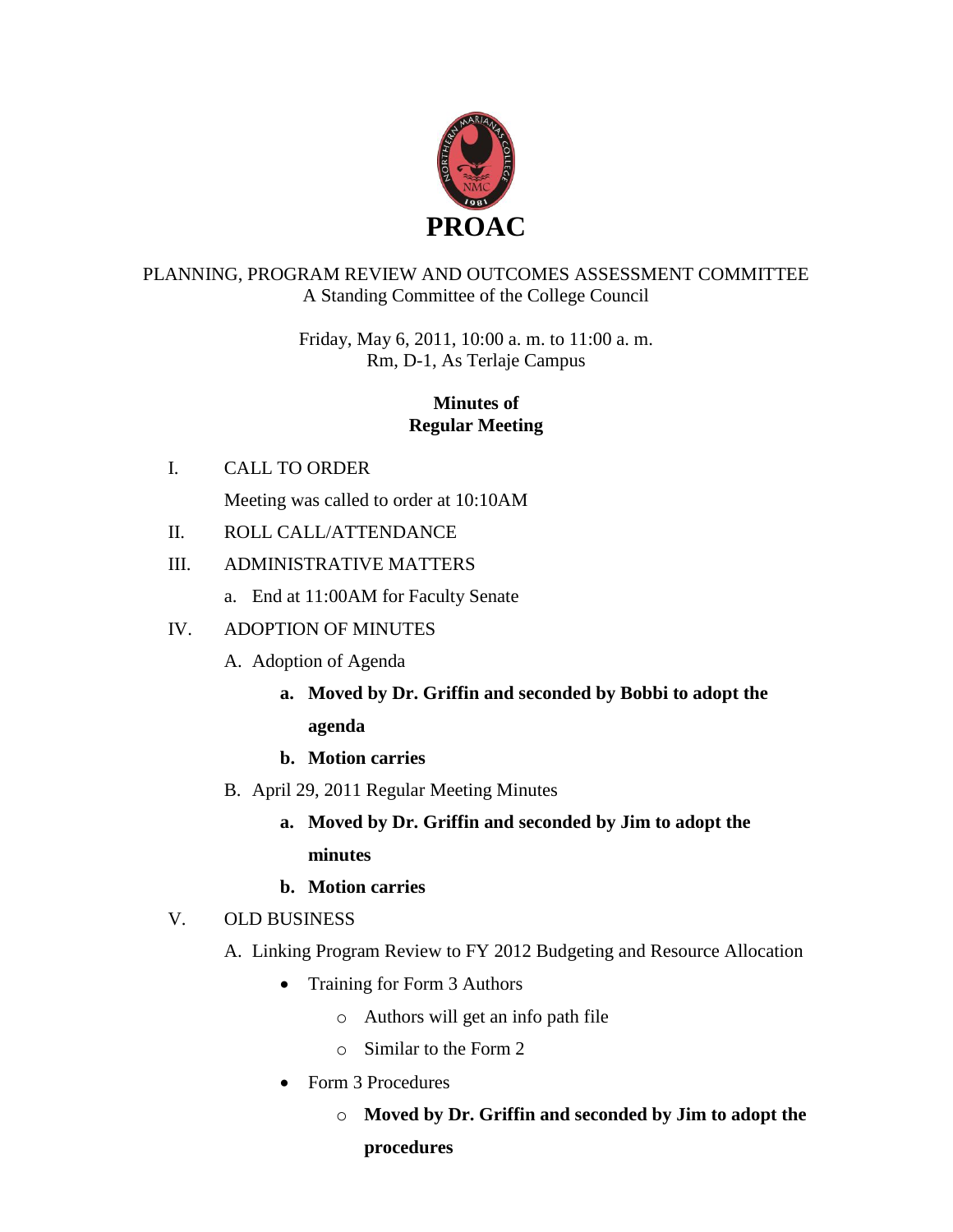- $\circ$  Deadline- June 3<sup>rd</sup>
- o Do it electronically
- o Clarified step 5
- o Leo- step 6- Deans are not allowed to vote for programs under them
	- Leo: will a proxy be allowed for those who recuse themselves from voting?
		- Galvin: we will need pool of proxies or substitutes
	- Take out number 6
		- **Moved by Dr. Griffin**
		- **Motion carries**
- o Expenditure authority are the primary authors
	- Authors must be the ones who submit
- o General steps in the process
	- Looking at the 6 areas
	- Results will be publicized
	- Dialogue
	- **PROAC** will go to a second round of voting
	- Dialogue
	- Final vote
	- $\blacksquare$  If there are still disputes, the final decision will come from the President or the Board
	- Results will go to BAFC
- o Authors are leaning more to having 2 rounds
	- **Moved by Dave and seconded by Matt to have the 2nd round of voting be final round**
- o It will be up to PROAC and BAFC to discuss about the decrease list
- B. Cycle 4 of Program Review
	- Compliance Matrix—Update
	- Form 2 Committee—Update
- VI. NEW BUSINESS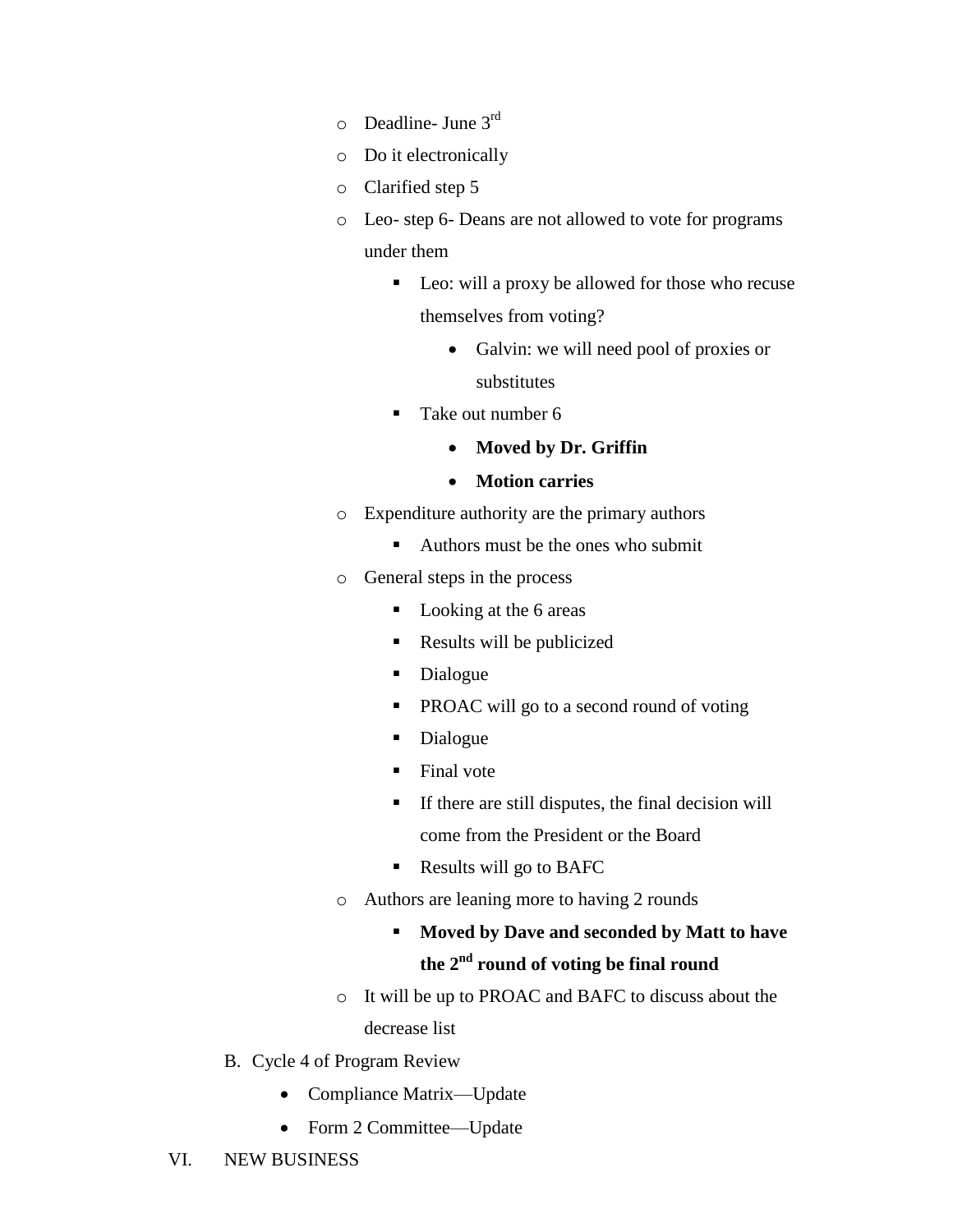## VII. OTHER MATTERS

# *VIII. What impact did today's dialogue and/or work have on student learning?*

#### IX. ADJOURNMENT

Meeting was adjourned at 11:00AM

#### **PROAC**

## **Regular Meeting/Work Session**

## **Date: 05/06/11 Day: Friday Time: 10:00AM to 11:00AM Place: D-1**

## **ATTENDANCE SHEET**

|     | <b>NAME</b>                      | <b>TITLE</b>                             | <b>SIGN/INITIAL</b> |
|-----|----------------------------------|------------------------------------------|---------------------|
| 1.  | <b>Galvin Guerrero</b>           | Director of Institutional Effectiveness  | <b>PRESENT</b>      |
|     |                                  | (PROAC Chair)                            |                     |
| 2.  | <b>Antonio Tiples</b>            | Student (Appointed by                    |                     |
|     |                                  | <b>ASNMC</b> )/ASNMC Vice President      |                     |
| 3.  | <b>Lorraine Cabrera</b>          | Interim NMC President                    | <b>PRESENT</b>      |
|     |                                  |                                          |                     |
| 4.  | <b>Barbara Merfalen</b>          | Dean of Academic Programs and            | <b>PRESENT</b>      |
|     |                                  | Services                                 |                     |
| 5.  | Leo Pangelinan (Cyndi DLG        | Dean, Student Services                   | <b>PRESENT</b>      |
|     | as proxy)                        |                                          |                     |
| 6.  | <b>Dave Attao</b>                | Acting Dean, Community Programs and      | <b>PRESENT</b>      |
|     |                                  | Services                                 |                     |
| 7.  | <b>Kathy Palacios</b>            | Acting, Chief Financial and              |                     |
|     |                                  | <b>Administrative Officer</b>            |                     |
| 8.  | <b>Jennifer Barcinas/ Martin</b> | Staff Representative, Rota Instructional |                     |
|     | <b>Mendiola</b>                  | <b>Site</b>                              |                     |
| 9.  | Maria Aguon/                     | Staff Representative, Tinian             |                     |
|     | <b>Rose Lazarro</b>              | <b>Instructional Site</b>                |                     |
| 10. | <b>John Jenkins</b>              | Faculty Representative, School of        | <b>PRESENT</b>      |
|     |                                  | Education                                |                     |
| 11. | Dr. John Griffin                 | Vice President of the Faculty Senate     | <b>PRESENT</b>      |
|     |                                  |                                          |                     |
| 12. |                                  | Faculty Member (Appointed by             |                     |
|     |                                  | <b>Faculty Senate)</b>                   |                     |
| 13. | Dr. Eric Belky                   | Faculty Member (Appointed by             |                     |
|     |                                  | <b>Faculty Senate)</b>                   |                     |
| 14. | <b>Matt Pastula</b>              | Faculty Member (Appointed by             | <b>PRESENT</b>      |
|     |                                  | <b>Faculty Senate)</b>                   |                     |
| 15. | <b>James Kline</b>               | Faculty Representative, Academic         | <b>PRESENT</b>      |
|     |                                  | Council                                  |                     |
| 16. | <b>Randall Nelson</b>            | Vice President of the Staff Senate       |                     |
|     |                                  |                                          |                     |